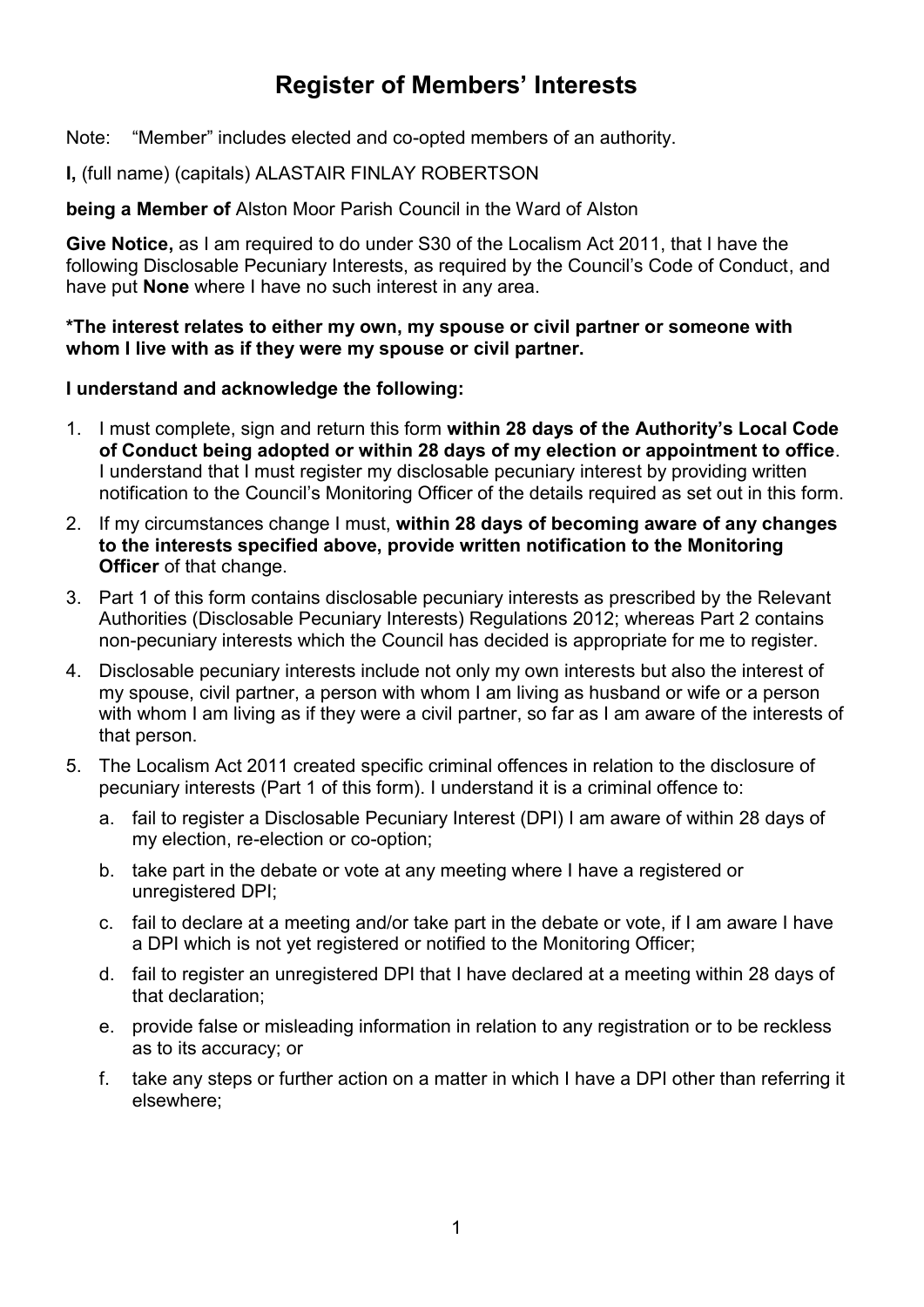in each case without reasonable excuse, and I recognise any such failure is a direct contravention of the Localism Act 2011 and a criminal offence; and may be investigated by the Police and referred to the Director of Public Prosecutions. I understand that upon conviction a Member or Co-opted Member may be fined up to a maximum of £5,000.

- 6. If I feel I have an interest which, if disclosable on a public register, could lead to myself or a person connected to me being subject to violence or intimidation, then I must disclose this as a sensitive interest to the Monitoring Officer on this form but need not declare the nature of the interest.
- 7. I must, **within 28 days of being offered or receiving any gift or hospitality in my capacity as a Member, with an estimated value of at least £25, provide written notification of that interest including details of the person(s) who made the offer or from whom it was received**. I understand that I should do this by completing the **Registration of Gifts and Hospitality** form and returning it to:

Member Services Eden District Council Town Hall Penrith CA11 7QF

## **Notification of Change of Circumstances**

**A Member must, within 28 days of becoming aware of any change to the interests specified below, provide written notification to the Parish Clerk and/or Monitoring Officer of that change at the Council Offices at the address above.**

### **I recognise that I have a legal duty to complete this form and that I must not:**

- 1. Omit any information that ought to be given in this notice;
- 2. Provide information that is materially false or misleading; or
- 3. Fail to update this information as my circumstances change.

| <b>Full Name:</b>      | <b>ALASTAIR FINLAY ROBERTSON</b> |
|------------------------|----------------------------------|
| Signature:             | A F Robertson                    |
| <b>Date Completed:</b> | 14th October 2021                |

### **Office Use Only**

**Monitoring Officer's Signature:** L Tremble **Date Received:** 9 November 2021

## **Please retain one copy and send original to Member Services (address above)**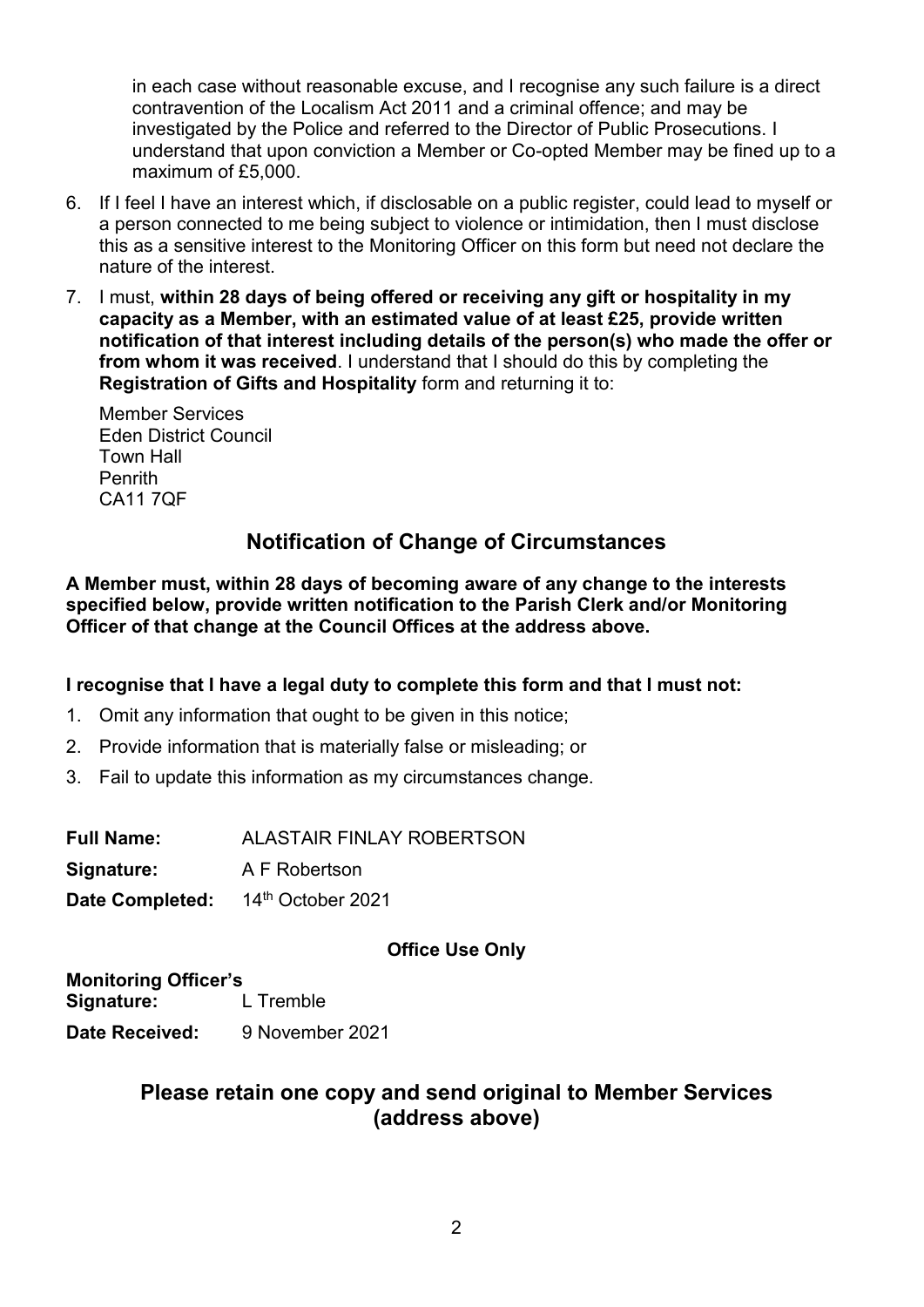## **Part 1: Disclosable Pecuniary Interests**

Please answer all parts of this form. You must enter information in every box. **If you do not have an interest in a particular question please put "None"**. All of your interests must be properly recorded in the appropriate areas.

### **Employment, Office, Trade, Profession or Vocation**

Any employment, office, trade, profession or vocation carried on for profit or gain. (Please include name, address and description if not obvious)

| <b>Myself</b> | <b>My spouse or partner</b> * (see definition above) |
|---------------|------------------------------------------------------|
| None          | None                                                 |

#### **Sponsorship**

Any payment or provision of any other financial benefit (other than from the Council named above) made or provided within the relevant period in respect of any expenses incurred by me in carrying out duties as a Member or towards my election expenses.

This includes any payment or financial benefit from a trade union within the meaning of the Trade Union and Labour Relations (Consolidation) Act 1992.

| <b>Myself</b> | My spouse or partner* (see definition above) |
|---------------|----------------------------------------------|
| None          | None                                         |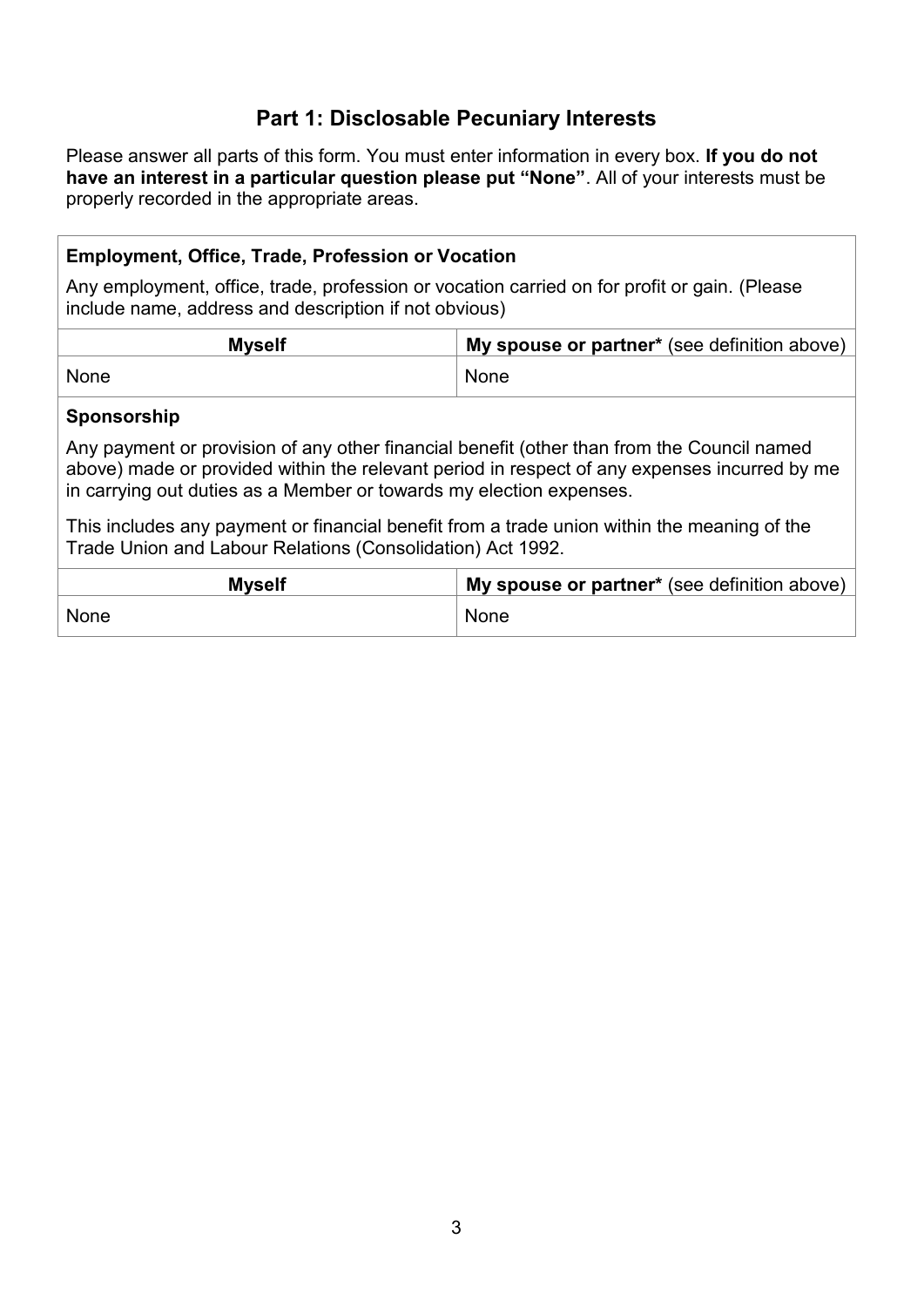## **Contracts**

Any contract which is made between the relevant person (that is me, my spouse or partner) or a body in which the relevant person has a beneficial interest) and the council named above –

- under which goods or services are to be provided or works are to be executed; and
- which has not been fully discharged.

| <b>Myself</b> | My spouse or partner* (see definition above) |
|---------------|----------------------------------------------|
| None          | None                                         |

### **Land**

Any beneficial interest in land within the area of the council named above (that is, any land you own or rent or receive an income from **including the property in which you live** – please include the full postal address) – if you do not live within the area please specify this on the form.

| <b>Myself</b> |                                           | My spouse or partner* (see definition above) |  |
|---------------|-------------------------------------------|----------------------------------------------|--|
|               | 1. Ashleigh House, Nenthead Road, Alston  | 1. Ashleigh House, Nenthead Road, Alston     |  |
|               | 2. 8 Jollybeard Gate, Alston              | 2. 8 Jollybeard Gate, Alston                 |  |
|               | 3. Church View Cottage, The Butts, Alston |                                              |  |
|               |                                           |                                              |  |

## **Licences**

Any licenses (alone or jointly with others) to occupy land in the area of the Council named above for a month or longer for example something you may do on another's land (for example park a caravan or lodging in someone else's house with permission but no actual tenancy, that is, living with parents/relatives/friends) but you don't necessarily have exclusive use. Include detail and full postal address.

| <b>Myself</b> | My spouse or partner* (see definition above) |  |
|---------------|----------------------------------------------|--|
| None          | <b>None</b>                                  |  |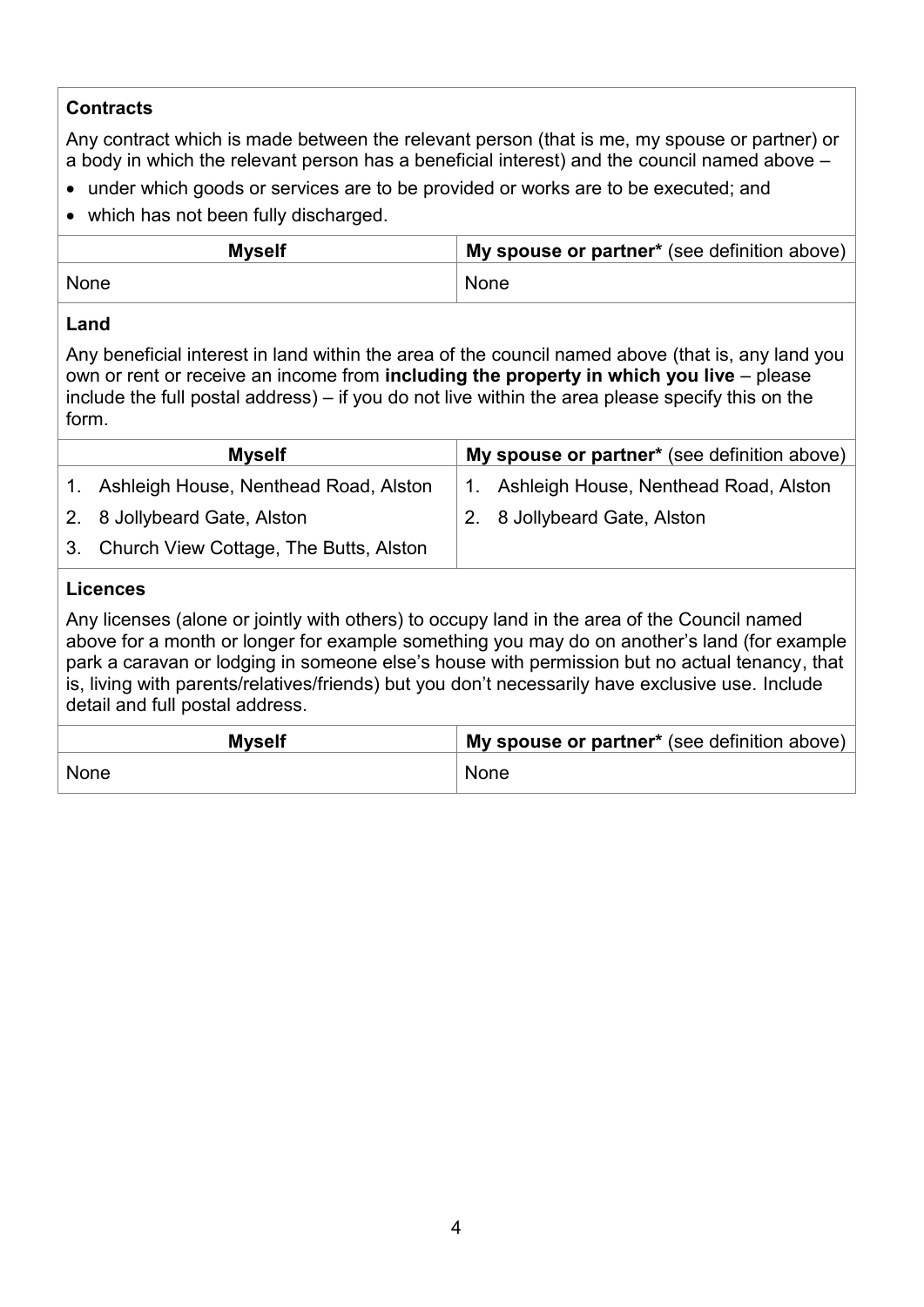## **Corporate Tenancies**

Any tenancy where (to my knowledge) –

- the landlord is the Council named above; and
- the tenant is a body in which I or my spouse or partner\* has a beneficial interest.

| <b>Myself</b>                                                          | My spouse or partner* (see definition above) |
|------------------------------------------------------------------------|----------------------------------------------|
| Chair of Alston Moor Historical Society,<br>Tenant at Alston Town Hall | None                                         |

#### **Securities**

Any beneficial interest in securities of a body where:

- that body (to my knowledge) has a place of business or land in the area of the Council named above; **and**
- either
	- a. the total nominal value of the securities exceeds £25,000 or one hundredth of the total issued share capital of that body; or
	- b. if the share capital of that body is of more than one class, the total nominal value of the shares of any one class in which I or my spouse or partner\* has a beneficial interest exceeds one hundredth of the total issued share capital of that class.

(securities means shares, debentures, debenture stock, loan stock, bonds, units of a collective investment scheme within the meaning of the Financial Services and markets Act 2000 and other securities, other than money deposited with a building society)

| <b>Myself</b> | My spouse or partner* (see definition above) |
|---------------|----------------------------------------------|
| None          | None                                         |